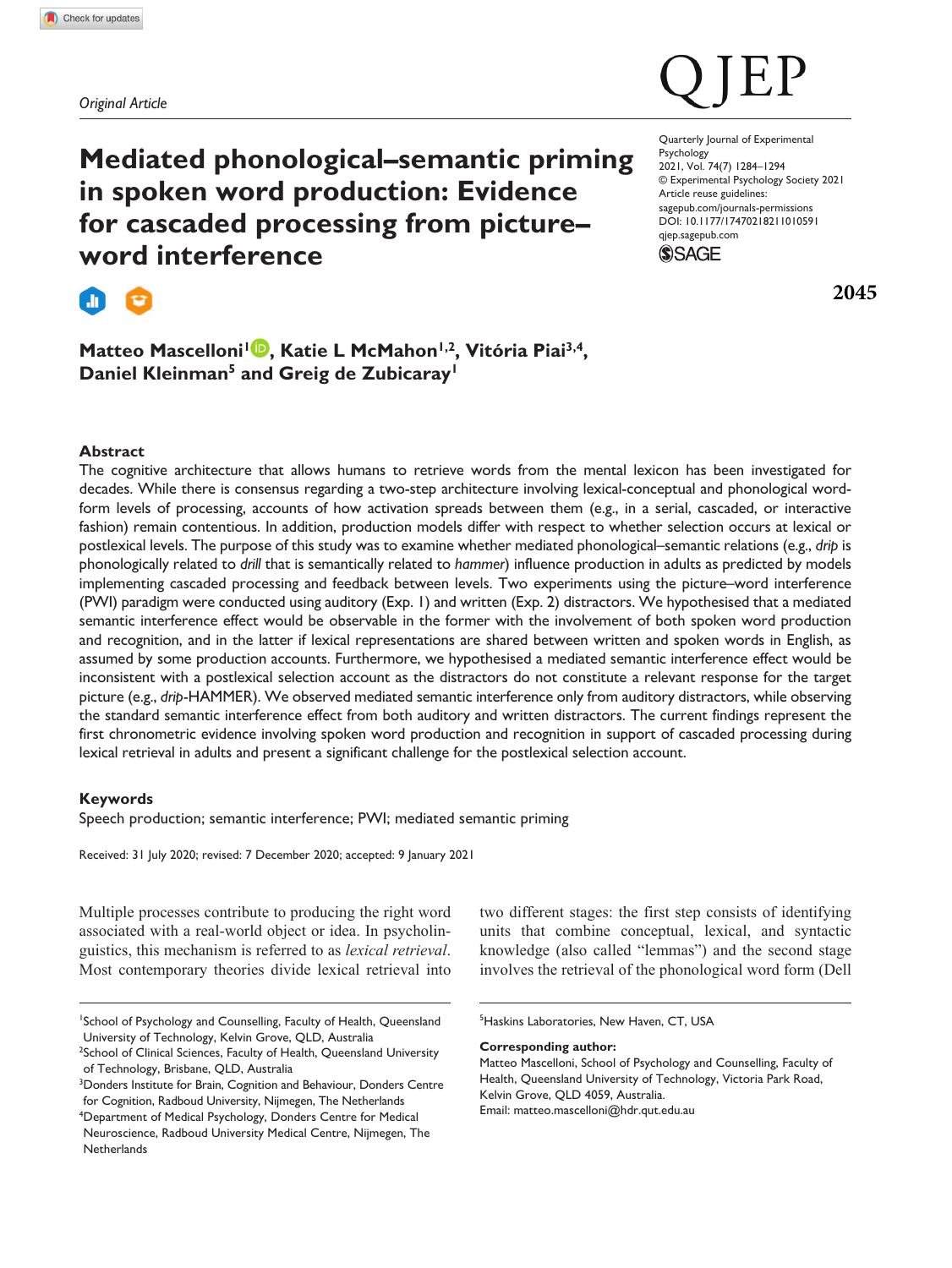

**Figure 1.** Examples of spreading activation model architectures: serial (Levelt et al., 1999), cascaded (Peterson & Savoy, 1998), and interactive (Dell & Sullivan, 2004).

Figure reproduced with author's authorisation from de Zubicaray et al. (2006).

& Sullivan, 2004; Levelt, 2001). While this two-step architecture is adopted by the majority of production models, the nature of the information flow between the two stages remains unclear, despite four decades of investigation. Three possible mechanisms of spreading activation between stages have been proposed: serial, cascaded, and interactive (see Figure 1).

The serial model proposed by Levelt and colleagues (1999; Roelofs, 1992) assumes that lexical selection occurs at the first (or lemma) stage involving conceptual and syntactic properties, followed by phonological retrieval and articulation. This model also proposes the phonological code is activated only for the selected lexical concept that will be produced. For example, if the speaker names a picture of a CAT, this lemma is selected among other activated candidates (e.g., other animals, like "dog"), encoded phonologically and produced. The cascade model (Peterson & Savoy, 1998), however, predicts lemma and phonological stages are active simultaneously ("co-active") for a certain period, with phonological encoding commencing before the correct word is selected. In the example above, the cascade model proposes there is a moment in which the phonological forms of "dog" and "cat" are both active, prior to lexical selection. The final model type, proposed initially by Stemberger (1985; see also Berg & Schade, 1992; Dell, 1986; Harley, 1993), hypothesises *interactivity* between the two stages with activation spreading from the lexical-conceptual to phonological levels and vice versa (i.e., feedforward and feedback). All models described above assume activation of a target word and its lexical neighbours. This assumption is supported by errors observed during everyday speech, including semantic paraphasias (e.g., saying "cat" when "dog" was intended; see Harley & MacAndrew, 2001). However, to establish which of the three model architectures is correct, an experimental study is necessary.

Here we focus on one paradigm that has been used chiefly for this purpose, called "picture–word interference" (PWI; Rosinski et al., 1975). While it has been adapted several times since its introduction, the basic structure has remained unchanged: participants name a set of target pictures while a written or auditory distractor is presented at various stimulus onset asynchronies (SOAs) relative to picture presentation, and the reaction times (RTs) corresponding to the start of the articulation of the target words are recorded. The basic finding is that, relative to naming a picture alone, an unrelated distractor word significantly slows target naming latencies (i.e., an interference effect; see Lupker, 1988). A general framework to explain this slower naming in the presence of distractors assumes a production architecture with limited processing capacity, with word distractors processed slightly faster than target pictures, causing a delay in target naming proportional to the time needed to process the distractor.

The PWI effects observed with different distractor types have directly informed the two-step architecture of production models. In an early study, Schriefers et al. (1990) presented auditory distractors that were categorically related ("fox"), phonologically related ("cap"), or unrelated ("phone") to a target picture ("CAT"). The results showed that a categorically related distractor created *semantic interference* (i.e., slowed naming latencies), whereas a phonological distractor induced *facilitation* compared with unrelated distractors. These results have been replicated many times by independent research groups in various languages (e.g., for a recent meta-analysis, see Bürki et al., 2020; also Damian & Martin, 1999; Starreveld & La Heij, 1995, 1996).

Although the PWI evidence for the two-step architecture is robust, the evidence for cascaded versus serial processing is mixed (see Jescheniak & Schriefers, 1998; Peterson & Savoy, 1998). To support a cascaded processing account of production, a demonstration of mediated phonological–semantic priming is needed (see Farrell et al., 2012; Goldrick, 2006; Jescheniak et al., 2017). Using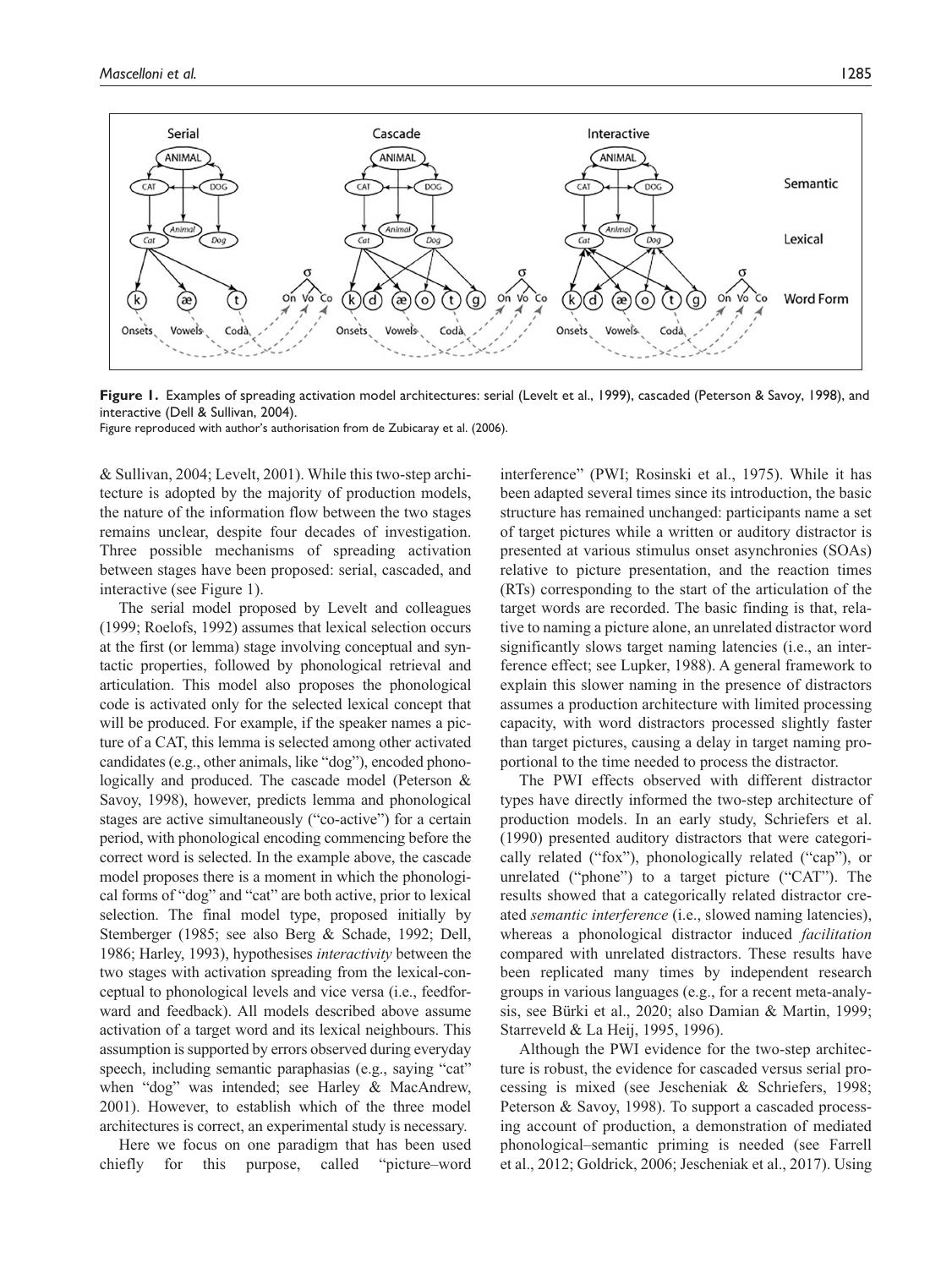PWI, this requires a distractor word phonologically related to a category coordinate of the target concept. Using the target "HAMMER" as an example, the distractor "drip" is phonologically related to the category-coordinate "drill" (see O'Seaghdha & Marin, 1997). If multiple lexical concepts and their corresponding phonological word forms are activated as the cascaded account assumes, then "drip" should influence the naming of HAMMER. The expected result would be interference similar to that observed with categorical relations. Note that establishing cascaded processing is a prerequisite for interactive models to allow activation to spread backward (i.e., feedback) from the phonological to lexical-conceptual level (Berg & Schade, 1992; Dell, 1986; Harley, 1993).

Early studies using cross-modal PWI with auditory distractors (Jescheniak et al., 2003; Jescheniak & Schriefers, 1998) failed to observe significant effects for mediated distractor relations, with the authors suggesting the null results were due to insufficient task sensitivity. This explanation was supported by computational simulations with interactive models showing the magnitude of mediated phonological–semantic effects should be smaller compared with direct effects such as semantic interference and phonological facilitation (see Dell & O'Seaghdha, 1991, 1992; Harley, 1993; O'Seaghdha & Marin, 1997). Production researchers therefore turned to other sources of positive evidence to support cascaded-interactive versus serial model architectures. For example, Rapp and Goldrick (2000) were the first to analyse speech error data from brain-damaged patients in relation to model simulations, concluding the strongest locus and extent of cascaded-interactive processing was between lexical and phonological levels of representation. Nevertheless, advocates of serial models were still able to conclude "there is no positive evidence for feedback from chronometric tasks that involve both spoken word production and recognition" (Roelofs, 2003, p. 146). Thus, the question of whether mediated phonological–semantic priming can be demonstrated with PWI has been unresolved for over 30years.

Alternatively, the use of a distractor SOA of 150ms *after* the offset of the picture might have been responsible for the earlier null findings in PWI. If during auditory comprehension phonological decoding must take place prior to lexicosemantic retrieval, then this indicates a negative SOA is needed to access the meaning of the distractor prior to that of the target picture (see Damian & Martin, 1999, for discussion of this point). Accordingly, reproducible semantic effects with category distractor–target relations in crossmodal PWI have been reported at early SOAs (e.g., −200, −150, and −100ms by Damian and Martin (1999); Exps 1 and 3, and −150ms by Schriefers et al. (1990)). This suggests mediated effects might be observable in cross-modal PWI with a comparable negative SOA.

Indirect evidence for SOA as a critical variable comes from a cross-modal PWI study by Jescheniak and colleagues (2006). They compared PWI performance in primary school children and adults, hypothesising that a relatively prolonged lexical retrieval process in children might allow mediated effects to be detected more readily. In two experiments, the authors used positive  $(0, +150,$ and  $+300$  ms; Exp. 1) and early negative SOAs ( $-600$ , −450, and −300ms; Exp. 3). They failed to observe mediated semantic interference in adults but did find it in the children (second graders) at SOAs of  $+150$  and  $+300$  ms, which they interpreted as being consistent with prolonged lexical retrieval. Although the authors dismissed distractor SOA as a potential explanation for the null findings in adults, it is clear that their range of SOAs was both earlier and later than those at which semantic category effects have been reliably reported in cross-modal PWI in adults (Damian & Martin, 1999; Schriefers et al., 1990).

A demonstration of mediated semantic interference would also have implications for proposals for selection mechanisms implemented in production accounts, particularly with respect to semantic effects in PWI. For example, lexical selection-by-competition accounts assume semantic interference results from reciprocal priming (or coactivation) of distractors and categorically related target pictures. This raises activation levels of a cohort of lexical coordinates via a shared category node, inducing competition that delays target selection, for example, computed via Luce's (1959) ratio (see Abdel Rahman & Melinger, 2009; e.g., Levelt et al., 1999; Roelofs, 1992). By contrast, unrelated distractors are not co-activated and so compete less. An alternative noncompetitive, postlexical selection mechanism has also been proposed. According to the response-exclusion hypothesis (REH; Dhooge & Hartsuiker, 2011; Mahon et al., 2007), semantic interference reflects the product of two processes: Semantic overlap between distractors and target pictures facilitates naming latencies via conceptual-lexical priming, but as category membership is assumed to be a response-relevant criterion, a postlexical decision mechanism takes longer to clear the related distractor response from an articulatory output buffer. Thus, this account necessarily predicts facilitation rather than interference with mediated phonological–semantic distractor relations, as the distractor does not satisfy response-relevant criteria, that is, the distractor "drip" while phonologically related to a category-coordinate "drill" does not itself share category membership with the target "HAMMER."

# **The present study**

The aims of this study were to provide the first direct evidence in adults of mediated semantic interference in a chronometric task involving spoken word production and recognition and by doing so, adjudicate between lexical and postlexical accounts. Two PWI experiments will be reported, the first with auditory distractors and the second with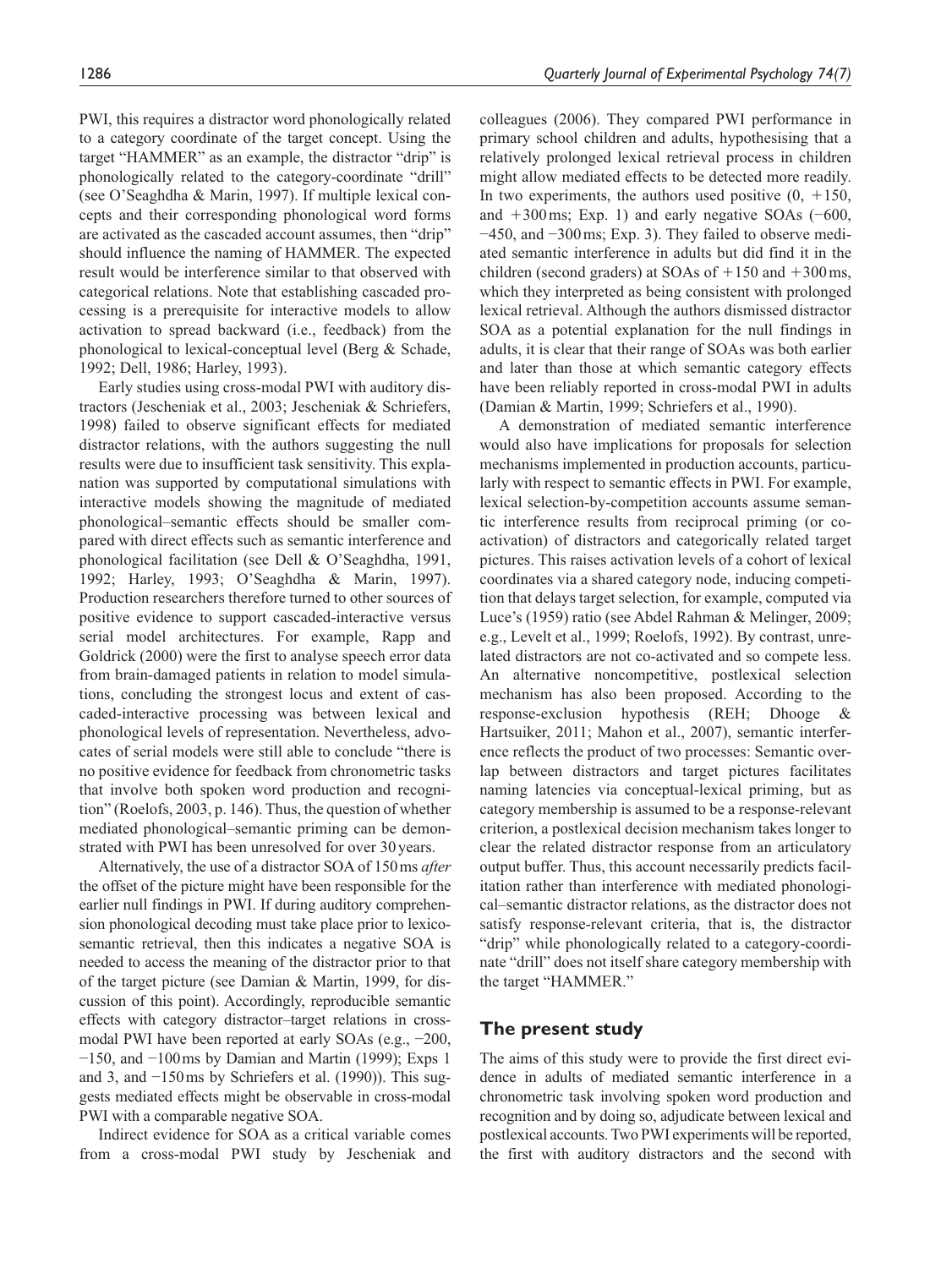written distractors, each using optimal SOAs to detect semantic effects according to the literature. We predicted mediated semantic interference in the first cross-modal experiment, of a relatively smaller magnitude than the interference effect produced by categorical relations (Dell & O'Seaghdha, 1991, 1992; Harley, 1993; O'Seaghdha & Marin, 1997). Similarly, in Experiment 2, we predicted mediated phonological–semantic interference with written distractors, due to the fact that, in English, orthography and phonology are deeply confounded and due to the view that lemmas are shared between written and spoken words (Indefrey, 2011; Indefrey & Levelt, 2004). However, if access to word meaning is not necessarily dependent on written words being converted to their corresponding word forms, as indicated by cognitive neuropsychological evidence and proposed by some production models, then it is possible that a mediated semantic effect might not be observed with written distractors (see Caramazza, 1997; Caramazza & Miceli, 1990; Rapp & Damian, 2018). In addition, we did expect to replicate the standard semantic interference effect with categorical relations with written distractors.

# **Experiment 1**

#### *Method*

*Participants.* Twenty healthy participants (15 females, mean age: 21.15years, range: 17–45) volunteered from the student body of QUT's School of Psychology and Counselling. All of them were right-handed, English native speakers, and with no history of neurological disorders and with normal (or corrected) vision. The students received 2 hr/credits towards their course of study as compensation for participation.

*Design.* The independent variables (IVs) were the type of distractor (Category Relationship, Mediated Phonological–Semantic relationship) each with two levels (Related and Unrelated). The dependent variable was the RT of speech onset.

*Apparatus and stimuli.* All materials and data are publicly available via the Open Science Framework at [https://osf.](https://osf.io/65f7w/) [io/65f7w/](https://osf.io/65f7w/). The target picture stimuli comprised 36 coloured drawings of real-world, common objects with four exemplars from each of nine categories. The majority  $(n=30)$ were selected from the MultiPic normative database (Duñabeitia et al., 2018) and had high name agreement, whereas the remainder were sourced from the internet. Each target picture was presented 4 times during the experiment, each time with a different distractor word. The categorically related distractor words were target words on other trials, that is, response set members. The distractor words in the related conditions were paired with different pictures to create unrelated distractors. We deliberately minimised

confounding neighbours (i.e., words in the same category as the target picture) when constructing the mediated phonological-related distractors. Distractors across categorically related and mediated phonological–semantic-related conditions were matched closely on a range of lexical properties using the English Lexicon Project normative database (Balota et al., 2007), including log frequency (SUBTLEX; Warriner et al., 2013), the number of letters, phonemes, and syllables, concreteness, age of acquisition (AoA; Kuperman et al., 2012), semantic diversity (Hoffman et al., 2013), orthographic (Yarkoni et al., 2008), and phonological (Suárez et al., 2011). Levenshtein distances (OLD20 and PLD20), spelling-to-sound (feedforward), and sound-tospelling (feedback) consistency measures for first syllable and composite (for multisyllabic words) onsets (Chee et al., 2020; see Table 1). The auditory distractors were recorded by a female native English speaker in an anechoic chamber, and edited and normalised using Audacity (Audacity Team, 2019) and the DC offset removed. The words were matched across distractor conditions on all lexical variables (all *p*s>.05), except AoA, *t*(70)=4.87, *p*<.001, and word length,  $t(70)=2.09$ ,  $p=.04$ . The distractor words we employed were all acquired in early childhood (i.e., within the first 10years of age) and word length differed on average by less than a single letter across conditions.<sup>1</sup>

We also calculated the strength of the semantic relationships between each distractor type and the target pictures via latent semantic analysis (Wolfe & Goldman, 2003; see Table 2). The mean semantic relationship between targets and categorically related distractors was significantly stronger than those between the targets and mediated phonological–semantic,  $t(35)=9.66$ ,  $p < .001$ , and unrelated,  $t(35)=7.61$ ,  $p=.001$ , distractors. Furthermore, the strength of the semantic relationship between the targets and mediated phonological– semantic distractors did not differ significantly with those between the unrelated distractors and targets (all *p*s>.05).

The stimuli were displayed via a 15″ laptop screen and headphones using MATLAB (2017; The Mathworks Inc., 2017) with the Cogent 2000 toolbox extension ([http://](http://www.vislab.ucl.ac.uk/cogent_2000.php) [www.vislab.ucl.ac.uk/cogent\\_2000.php\)](http://www.vislab.ucl.ac.uk/cogent_2000.php). Vocal responses were recorded using a noise cancelling microphone and onset RTs extracted automatically from the digital audio recording using Chronset (Roux et al., 2017).

*Procedure.* Before the experiment, participants were familiarised with the target pictures per the typical PWI procedure (see Gauvin et al., 2018). Each picture was presented 3 times in random order with the instruction that they were to be named out loud. The first presentation involved the written name of the corresponding picture printed below it, whereas the subsequent two presentations entailed only the picture. Erroneous responses were corrected by the experimenter.

A PWI paradigm was next employed: Participants were instructed to name aloud the target pictures as quickly and accurately as possible while ignoring the distractor. The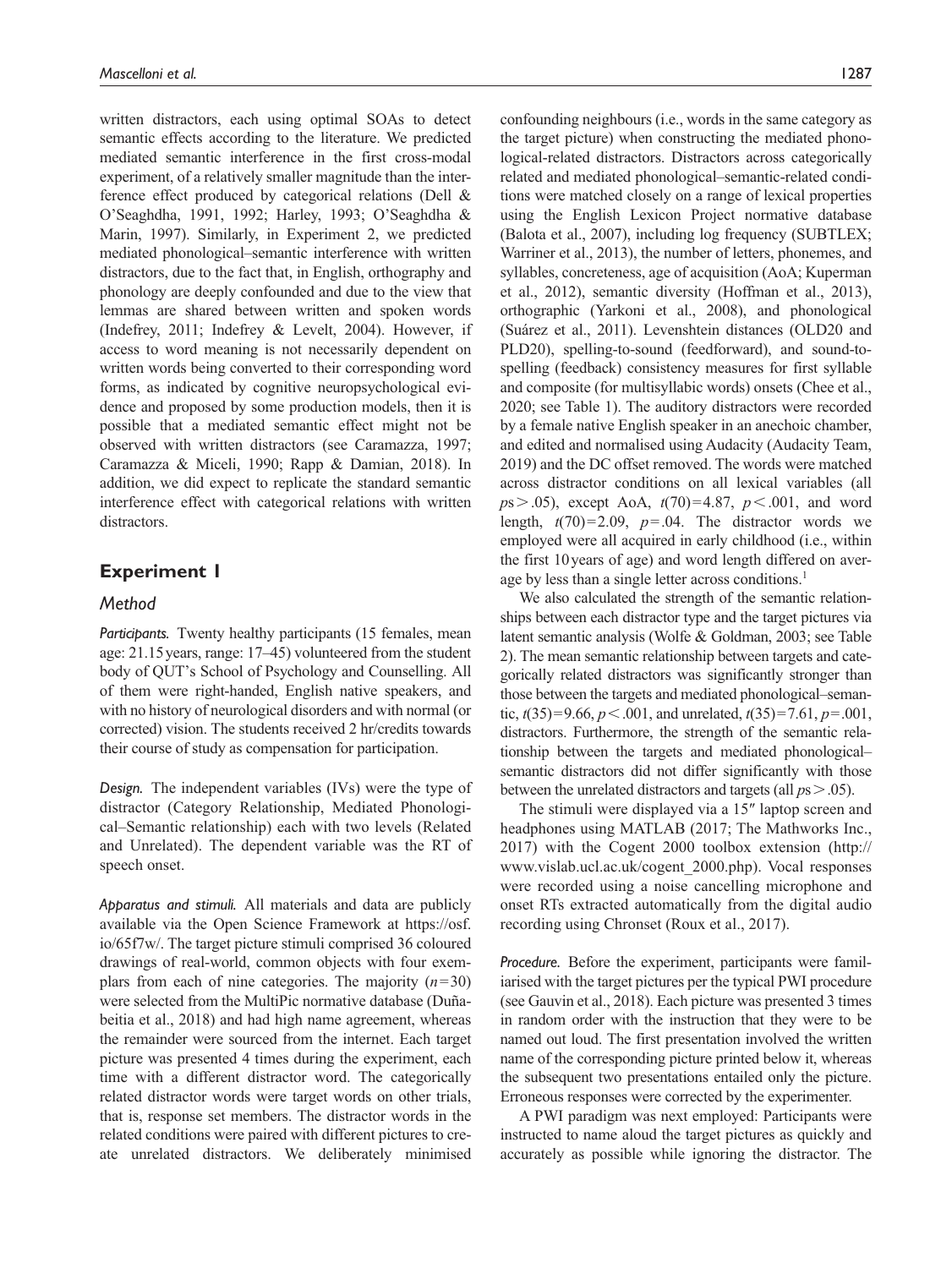| Lexical property                           | Distractor type |                  |                       |              |
|--------------------------------------------|-----------------|------------------|-----------------------|--------------|
|                                            | Category        |                  | Phonological-Semantic |              |
|                                            | M               | SD               | M                     | SD           |
| Letters                                    | 4.5             | $\overline{1}$ . | 5.0                   | $\mathsf{L}$ |
| Phonemes                                   | 3.6             | 0.8              | 3.9                   | 1.0          |
| <b>Syllables</b>                           | 1.2             | 0.4              | 1.3                   | 0.5          |
| Frequency                                  | 3.2             | 0.6              | 2.8                   | 0.7          |
| Concreteness                               | 4.9             | 0.2              | 4.5                   | 0.7          |
| Age of acquisition                         | 4.4             | 1.3              | 6.5                   | 2.3          |
| Semantic diversity                         | 1.6             | 0.2              | 1.6                   | 0.2          |
| OLD <sub>20</sub>                          | 1.5             | 0.4              | 1.7                   | 0.4          |
| <b>PLD20</b>                               | 1.3             | 0.4              | $\mathsf{I}$ .4       | 0.4          |
| Feedforward consistency (Syllable 1 onset) | 0.96            | 0.05             | 0.96                  | 0.05         |
| Feedforward consistency (composite onset)  | 0.77            | 0.3              | 0.81                  | 0.28         |
| Feedback consistency (Syllable 1 onset)    | 0.95            | 0.15             | 0.95                  | 0.15         |
| Feedback consistency (composite onset)     | 0.65            | 0.3              | 0.64                  | 0.3          |
| Auditory duration (ms)                     | 546             | 90               | 583                   | 93           |

*Note. M*: mean; *SD*: standard deviation. Refer to text for normative data sources.

**Table 2.** Strength of semantic relationships between distractor types and target pictures according to LSA.

| Categorically related | Unrelated  | Phonological–Semantic | Unrelated  |
|-----------------------|------------|-----------------------|------------|
| 0.32(0.17)            | 0.08(0.08) | 0.05(0.06)            | 0.06(0.06) |

*Note*. Values are means with standard deviations (*SD*s) in parentheses.

target picture was presented at the centre of the screen for 750ms on a white background. The auditory distractor was presented before the picture, with an optimal −150ms SOA for detecting the semantic interference effect according to previous PWI studies using auditory distractors (Damian & Martin, 1999; Schriefers et al., 1990; cf. Jescheniak et al., 2003, 2006; Jescheniak & Schriefers, 1998). After each picture 1,750ms of blank screen was presented followed by a fixation cross for 500ms. The response latencies were recorded starting from the onset of the picture.

Each subject was presented with each picture 4 times, each time with a different distractor type. The series of trials were pseudorandomised across subjects using Mix (van Casteren & Davis, 2006). Within each series, the randomisation was constrained such that the same target picture would not appear within five trials and each condition would not appear more than twice consecutively. The total number of trials was 144. The total duration of the experiment was  $\sim$ 25 min.

# *Results*

Trials involving speech errors or empty audio files were removed (67 trials, 2.32% of the data). Responses that were 3 *SD* above and below the subject mean or below 250ms were removed from the analysis (following Damian & Martin, 1999) using R (R Core Team, 2018) and the package

**Table 3.** Mean naming latencies (in ms) as a function of distractor type.

| Distractor type                | м      | SD    |
|--------------------------------|--------|-------|
| Categorically related          | 759.73 | 99.05 |
| Unrelated                      | 735.56 | 97.17 |
| Semantic interference          | 24.17  |       |
| Mediated phonological-semantic | 766.17 | 96.92 |
| Unrelated                      | 750.16 | 90.64 |
| Semantic interference          | 16.01  |       |
|                                |        |       |

*Note*. Semantic interference=Related−Unrelated. *SD*=standard deviation.

"trimr" (Grange, 2015; 57 trials removed, 1.97% of the data). Table 3 summarises the mean RT for each condition and shows longer naming latencies for mediated phonological–semantic and categorically related distractors when compared with their matched unrelated counterparts.

A linear mixed effects (LME) analysis was carried out using the lme4 (v. 1.1-23) package (Bates et al., 2015) within R (R Core Team, 2018) using the "bobyqa" optimiser and with factor levels sum-coded. The model included fixed effects of distractor type (Categorical = −0.5, Mediated Phonological– Semantic =  $0.5$ ), distractor relatedness (Unrelated =  $-0.5$ , Related =  $0.5$ ), and their interaction, as well as (initially) a maximal random effects structure, with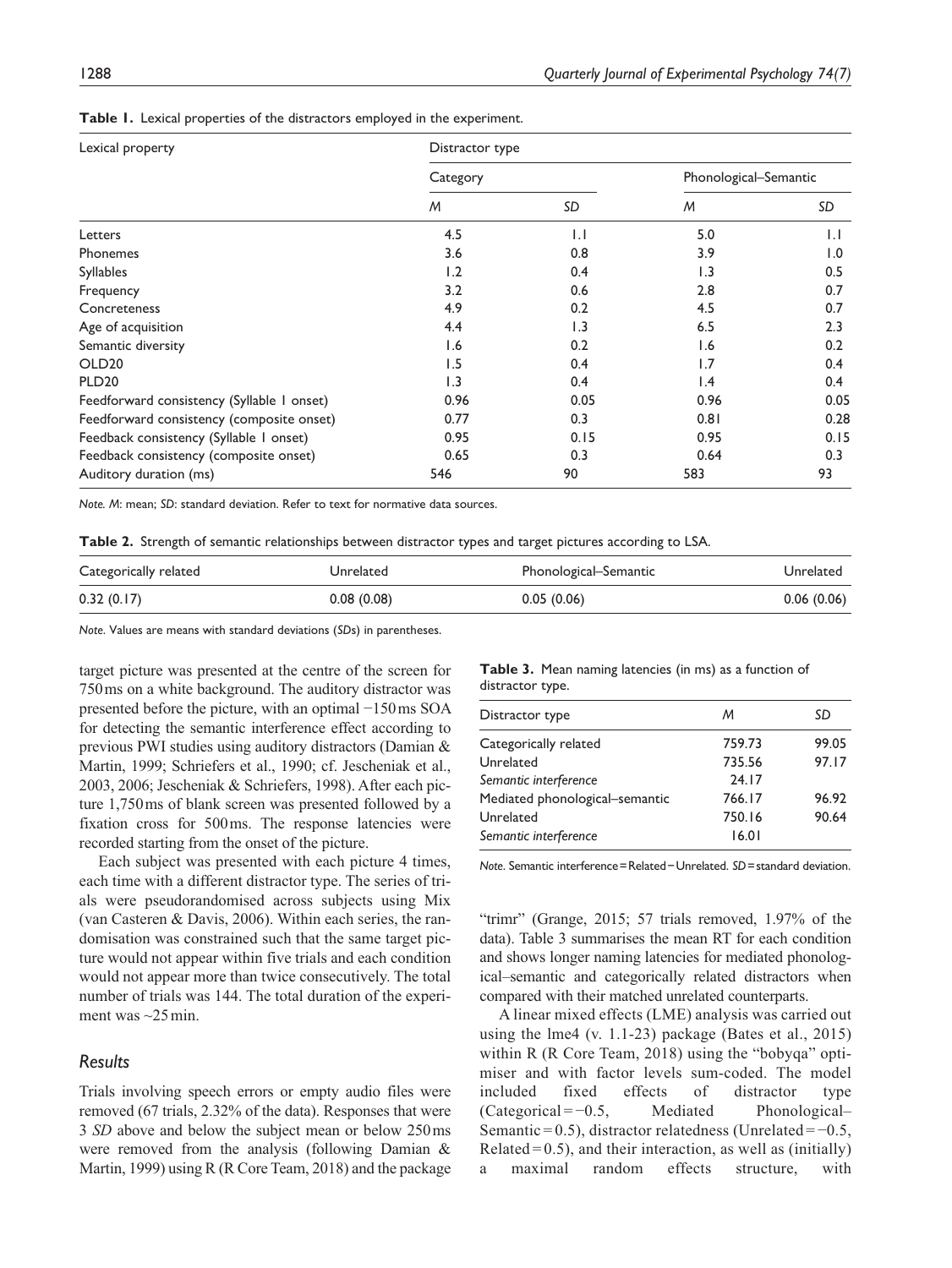random intercepts and all within-factor random slopes for participants, pictures, and distractors, as well as correlations between random slopes. As the maximal model did not converge, it was refit with correlations between random slopes removed. As this model did not converge either, all random slopes accounting for less than 1% of the variance of their respective random factors were removed (Bates et al., 2015; Matuschek et al., 2017), which facilitated convergence without changing any *t* value by more than .01. The final reduced model included all random intercepts and a random slope of distractor relatedness by participant. Visual inspection of residuals showed no breach of normality.

The model showed a nonsignificant effect of distractor type, providing no evidence that the two groups of distractor words slowed picture naming to a different extent, *B*=10.72, *SE*=9.28, *t*(56.11)=1.16, *p*=.252,; a significant effect of distractor relatedness, indicating slower RTs for related distractors, *B*=20.34, *SE*=5.30, *t*(18.78)=3.84,  $p = .001$ ,; and a nonsignificant interaction between distractor type and distractor relatedness, providing no evidence that categorical interference and mediated phonological– semantic interference differed in magnitude, *B*=−7.49, *SE*=9.44, *t*(2,623.55)=−0.79, *p*=.428. Two a priori contrasts<sup>2</sup> were computed using the emmeans package (Lenth, 2016) with degrees of freedom computed via the Satterthwaite approximation, revealing a significant difference in RT for mediated phonological–semantic versus unrelated distractors,  $t(61.0) = 2.33$ ,  $p = .023$ , with an estimated difference of  $16.6 \text{ ms} \pm 7.12$  (*SE*), and a significant difference in RT between categorically related versus unrelated distractors,  $t(59.4)=3.41$ ,  $p=.001$ , with an estimate difference of 24.1 ms  $\pm$  7.07 (*SE*).

A one-tailed, paired sample *t* test was carried out using JASP (v0.11.1; JASP Team, 2019) comparing the magnitudes of the semantic interference effects (i.e., Related−Unrelated) for the two distractor types to test the a priori prediction of interactive activation models that mediated interference would be relatively smaller in magnitude. The  $\sim$ 8 ms difference in magnitudes (categorical  $>$  mediated) was not statistically significant, *t*(19)=1.18, *p*=.13, onetailed. To test confidence in the nonsignificant result of this comparison, a Bayesian one-tailed paired sample *t* test was carried out using JASP. The analysis showed only anecdotal evidence in favour of the null  $(BF_{+0}=0.74, \text{ error}=-0.00\%)$ .

#### *Discussion*

The significant results of Experiment 1 can be summarised as follows: First, we successfully replicated the crossmodal semantic interference effect with categorical distractors reported by Damian and Martin (1999) and Schriefers and colleagues (1990) using a comparable negative SOA. Second, we confirmed the existence of a significant mediated phonological–semantic interference

effect at the same SOA in the same speakers. This experiment provides the first PWI evidence, elusive until now in adults, for cascaded processing in spoken word production in adults (cf. Roelofs, 2003). Although the magnitudes of the respective interference effects did not differ significantly, the Bayesian analysis of our data did not provide strong support for the null result.

Experiment 2 was conducted with written distractors to test the hypothesis that mediated phonological–semantic interference is dependent on the involvement of both spoken word production and recognition.

# **Experiment 2**

# *Method*

Participants. Twenty healthy participants (10 females, mean age: 24.6 years, range: 17–45) were selected from the student body of QUT School of Psychology and Counselling through the Psychology Research Management System (SONA). Identical exclusion criteria and compensation were applied as per Experiment 1.

*Design.* Same as Experiment 1.

*Apparatus and stimuli.* The stimuli were the same as Experiment 1. The auditory distractors were substituted with written words, and the position of the written distractor (above or below the picture) was randomised across trials. Distractors appeared in Arial font, size 50, in red print, and in capital letters. Stimuli were presented using Cogent 2000 and MATLAB (The Mathworks Inc., 2017) on a 15″ screen. Vocal responses were recorded using a noise cancelling microphone.

*Procedure.* The procedure followed that of Experiment 1. The SOA for this experiment was set to 0, so that target picture and distractor were presented simultaneously. This SOA has been reported to be optimal for detecting the semantic interference effect according to previous PWI studies using written distractors (Damian & Martin, 1999; Starreveld & La Heij, 1995).

# *Results*

Trials containing errors or empty audio files were removed (108 trials, 4.74% of the data). RT outliers were excluded using the same criteria as Experiment 1 (47 trials removed, 1.63% of the data). Table 4 summarises the mean RT for each condition.

An LME analysis identical to Experiment 1 was conducted. The final reduced model included random intercepts for participant and pictures, and a random slope of distractor type by participant. (Relative to the nonconverging model with maximal random slopes but no correlations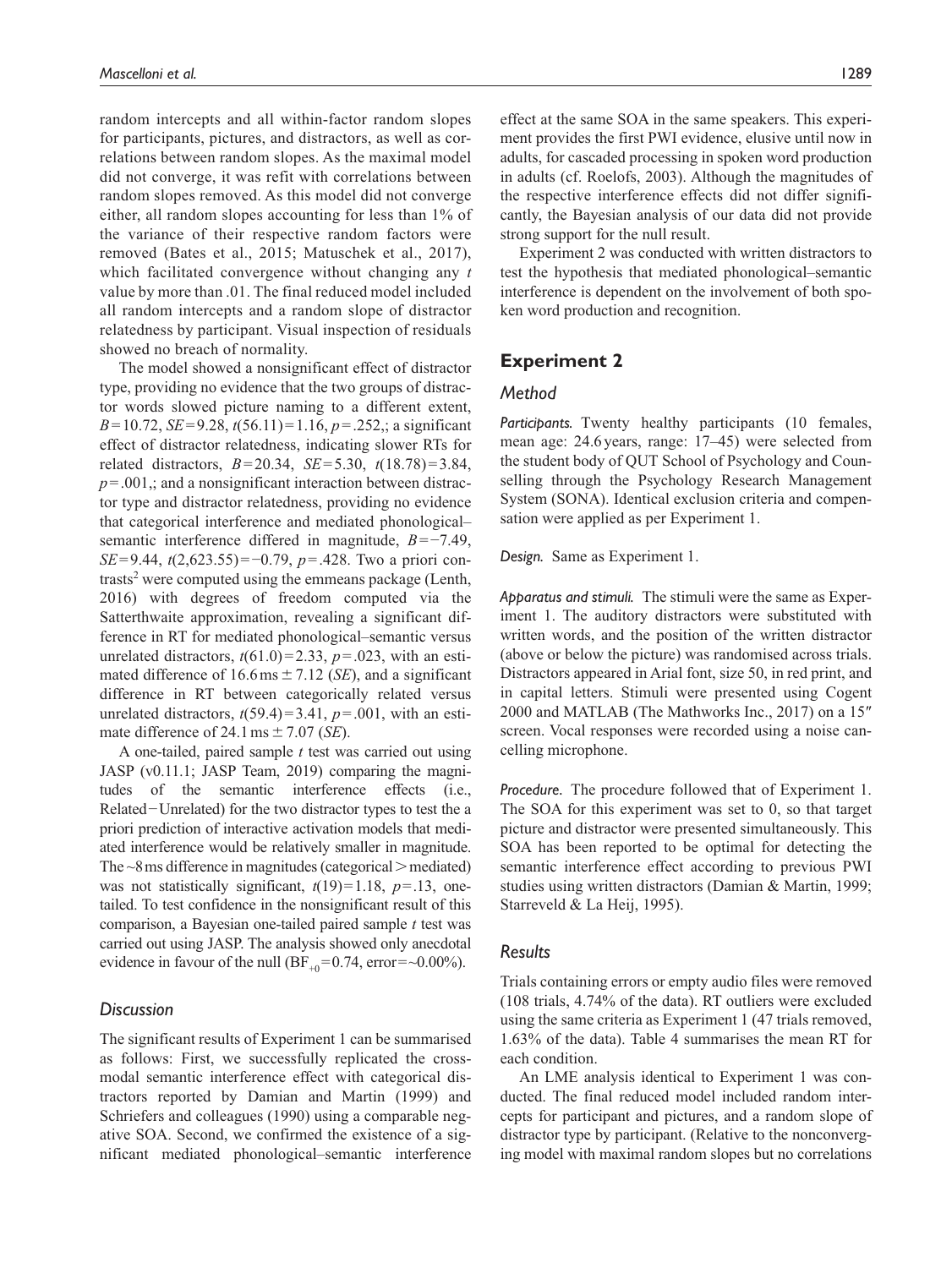| Distractor type                | м       | SD    |
|--------------------------------|---------|-------|
| Categorically related          | 665.32  | 91.26 |
| Unrelated                      | 647.51  | 87.45 |
| Semantic interference          | 17.81   |       |
| Mediated phonological-semantic | 645.62  | 92.69 |
| Unrelated                      | 653.78  | 94.15 |
| Semantic interference          | $-8.17$ |       |
|                                |         |       |

**Table 4.** Mean naming latencies (in ms) as a function of distractor type.

*Note.* Semantic interference=Related−Unrelated. *SD*=standard deviation.

between them, no *t* value changed by more than .01.) Visual inspection of residuals showed no breach of normality.

The model showed a nonsignificant effect of distractor type, providing no evidence that the two groups of distractor words slowed picture naming to a different extent, *B*=−6.89, *SE*=5.38, *t*(18.97)=−1.28, *p*=.216; a nonsignificant effect of distractor relatedness, providing no evidence of slower RTs for related distractors overall, *B*=6.01, *SE*=4.50, *t*(2,649.75)=1.33, *p*=.182; and a significant interaction between distractor type and distractor relatedness, *B*=−24.97, *t*(2,648.96)=−2.77, *p*=.006. Two a priori planned contrasts were performed. The contrast between categorically related and unrelated distractors revealed a significant difference in RT,  $t(2,650)=2.89$ ,  $p=.004$ , with an estimated difference of  $18.49 \text{ ms} \pm 6.39 \text{ (}SE\text{).}$  No significant difference in RT was observed between mediated phonological–semantic related and unrelated distractors, *t*(2,649)=−1.02, *p*=.307, with an estimated difference of  $-6.48 \text{ ms} \pm 6.34$  (*SE*). To test the confidence in the nonsignificant result of this second comparison, a Bayesian paired sample *t* test was carried out using JASP (JASP Team, 2019). The analysis showed moderate to strong evidence in favour of the null (BF<sub>+0</sub>=0.14, error=~0.001%).

A final model was created to test for an interaction between distractor modality and the semantic effects across the data from Experiments 1 and 2, using an identical approach. The resulting reduced model consisted of fixed effects of distractor modality (auditory=−0.5, written=0.5), distractor type, distractor relatedness, and their interactions; random intercepts for participants, pictures, and distractors; and random slopes of distractor modality (for both pictures and items) and distractor relatedness (for pictures). The model revealed a significant main effect of distractor modality, *B*=−99.80, *SE*=29.55, *t*(39.97)=−3.38, *p*=.001, and a significant interaction between distractor modality and relatedness, *B*=−14.35, *SE*=6.54, *t*(5,268.06)=−2.20, *p*=.028, but no other interactions involving distractor modality (all *t*s<1.6, all *p*s>.11). Two a priori planned contrasts were performed to test for cross-modality differences between semantic interference and mediated phonological–semantic interference. The result showed a significant cross-modality effect (auditory vs. written) for mediated semantic interference, *t*(5,267)=2.48, *p*=.013, with an estimated difference of −11.47ms±4.62 (*SE*), but not for the conventional semantic interference effect, *t*(5,267)=0.62, *p*=.533, −2.89ms ± 4.62 (*SE*).

#### *Discussion*

The results of Experiment 2 with written distractors can be summarised as follows: we observed a significant semantic interference effect, but no evidence of a mediated semantic effect. The Bayesian analysis supports the latter conclusion by showing that the data for the mediated phonological– semantic condition are more likely to reflect the hypothesis of no differences between the conditions. The combined analysis of the two experiments showed a significant distractor modality effect for mediated semantic interference but not for the conventional semantic interference effect, indicating that the observation of mediated phonological semantic interference is contingent on spoken but not written word recognition (although the lack of a three-way interaction means, we cannot conclude that the effect of modality significantly differs between distractor types).

# **General discussion**

Despite multiple efforts to demonstrate mediated semanticphonological effects using chronometric tasks that involve both spoken word production and recognition, the evidence has been mixed at best (e.g., Jescheniak et al., 2003; Jescheniak & Schriefers, 1998; Roelofs, 2003). Experiment 1 provides the first unequivocal demonstration of a mediated phonological–semantic effect during PWI in adults. While both experiments showed clear semantic interference effects with categorically related distractors, mediated interference was only observed with auditory (Experiment 1) but not written distractors (Experiment 2), confirming the importance of distractor modality for eliciting the latter. Together, these results indicate that in a chronometric task requiring spoken word production, spoken word recognition is required to demonstrate mediated semantic interference. Such interference is predicted by production models that allow for some type of cascading activation between lexical-conceptual and word-form levels. In contrast, mediated semantic interference is difficult to reconcile with a postlexical account of semantic interference.

The findings from our experiments are generally in line with the predictions of cascaded models that allow for the simultaneous activation of multiple lexical-conceptual and word-form representations during production (e.g., Jescheniak & Schriefers, 1998; Peterson & Savoy, 1998). This is essentially the same mechanism but operating in the opposite direction to the one proposed for comprehension (e.g., Pickering & Garrod, 2013). Our choice of SOA was the one for which categorical semantic interference effects had been reliably demonstrated in cross-modal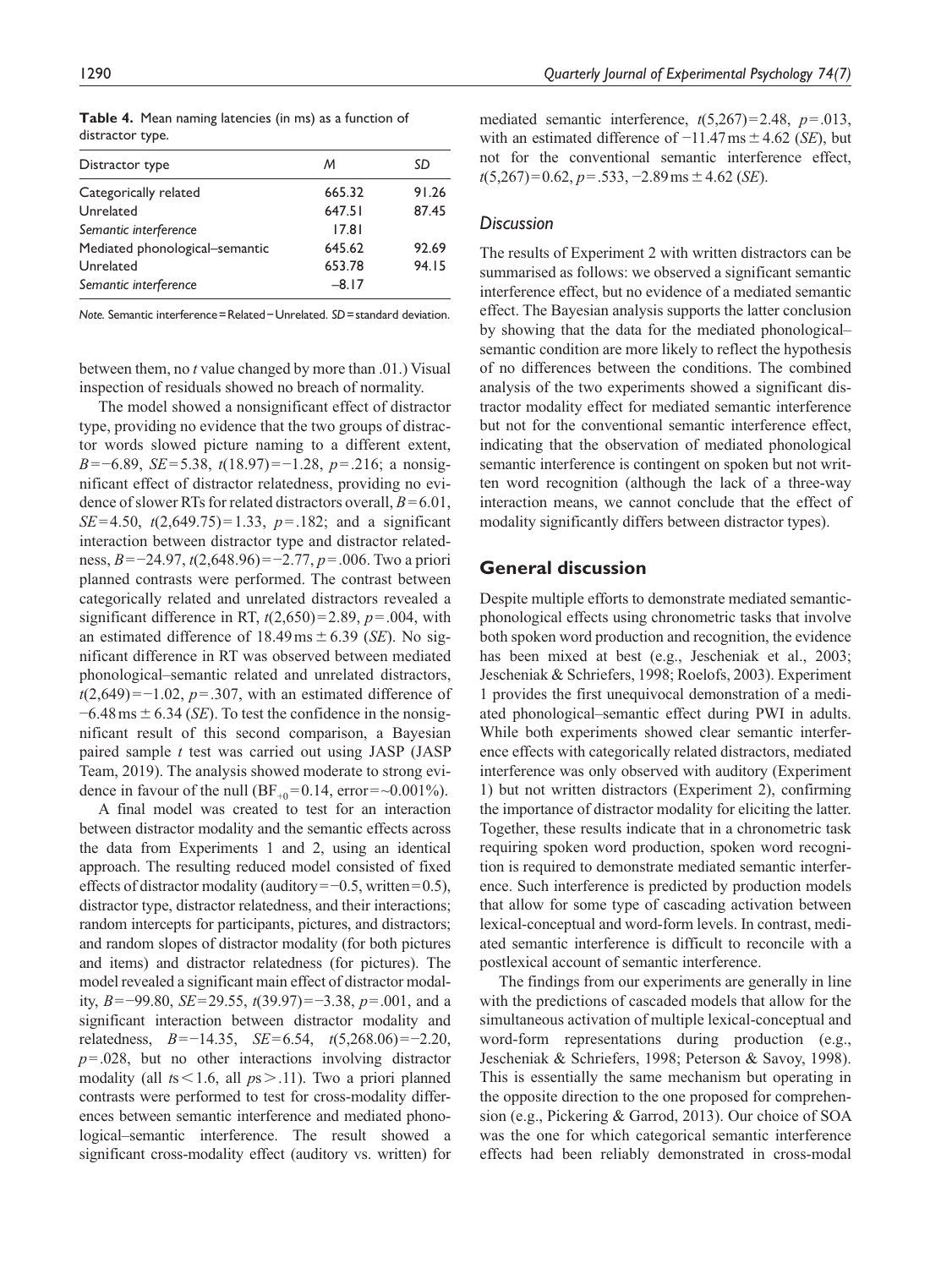PWI (Damian & Martin, 1999; Schriefers et al., 1990), but previous studies of mediated interference instead opted for SOAs that were either earlier or later (Jescheniak et al., 2003, 2006). Jescheniak and colleagues (2006) observed mediated semantic interference in second-grade primary school children with auditory distractors in PWI using longer SOAs of  $+150$  and  $+300$  ms but were unable to observe the effect in fourth graders or adults at the same SOAs. They suggested mediated effects might be observable in less skilled readers such as second graders, who rely more on prolonged phonological recoding during lexical retrieval. However, the finding of a significant mediated semantic effect of comparable magnitude to the categorical semantic interference effect is somewhat at odds with the predictions from earlier computational simulations with interactive models of speech production (see Dell & O'Seaghdha, 1991, 1992; Harley, 1993; O'Seaghdha & Marin, 1997). Although we were unable to detect a significant difference between the magnitudes of the respective interference effects as predicted by these models, we acknowledge the numerical difference was in the anticipated direction (i.e., a trend to a slightly smaller mediated effect) and the Bayes analysis of our data did not provide strong support for this null result.

The failure to observe a mediated interference effect with written distractors in our adult participants, if a "true" null finding, places some constraints on the nature of activation spreading between lexical-conceptual and wordform levels. Before offering interpretations, it is worth considering whether this result might be due to our choice of SOA. We opted for an SOA of 0ms as the interference effect observed for categorical relations with written distractors is reported reliably in a small temporal window around target picture presentation (−150 to 150ms) and is maximal at 0ms (Damian & Martin, 1999; Glaser & Düngelhoff, 1984; Starreveld & La Heij, 1995). If lexical retrieval operates at high speed, then it is reasonable to assume activation of a competitor's word form should occur relatively quickly. Certainly, the results from Experiment 1 taken together with those of prior studies using auditory distractors indicate mediated priming is more likely to be observed at the same SOA at which categorical semantic interference is maximal, and unlikely to be observed either 150ms before or after the picture onset (e.g., Jescheniak et al., 2006). Nonetheless, we acknowledge that the use of an earlier or later SOA might reveal a positive result, a possibility we leave for future research.

If we assume the result of Experiment 2 to be a "true" null finding for mediated priming with written distractors, then this appears inconsistent with the assumption that lemmas are shared between written and spoken words in serial models (Indefrey, 2011; Indefrey & Levelt, 2004). Instead, it might indicate a written word is not necessarily converted to its full phonological form (or lexeme) to access its meaning (i.e., phonological recoding), a conclusion supported by

neuropsychological evidence in adults (Rapp & Damian, 2018; see also Caramazza, 1997; Caramazza & Miceli, 1990). However, this result could be accommodated by segmental models of speech production (see Dell et al., 1997; Rapp & Goldrick, 2000), in which the encoding and decoding of written words occur not at the lexical but at the sublexical (phoneme) level. For example, if the written distractor "drip" is presented with the target "HAMMER," the sublexical CV component "ha" is first activated and may only partially activate the lexical-level competitor "drill" via the overlapping sublexical component. This relatively weaker activation compared with auditory presentation might be insufficient to elicit a significant lexical-level mediated priming effect.

The design of our PWI experiments also differed from previous studies in terms of the inclusion of categorically related distractor words. In their experiments, Jescheniak and colleagues (2006) included auditory distractors that were phonologically related to category coordinates of the target pictures but omitted categorically related distractors because they wanted to prevent participants from becoming aware of the mediated relations by being exposed to the underlying categorical relations (see their Footnote 1). An explanation for the results of our Experiment 1 based on awareness seems unlikely, however, as we did not observe an effect with written distractors using an identical design in Experiment 2 despite strong orthography and phonology mapping in English.

Interestingly, Abdel Rahman and Melinger (2008; Experiments 3 and 4) were able to demonstrate mediated semantic interference with a modified PWI paradigm using multiple written distractor words provided that the categorically related distractor was part of the response set, that is, it was a target utterance on other trials. The present experimental design also employed response set members for categorically related distractors. Competitive lexical selection models such as  $WEAVER++$  assume response set membership increases co-activation of targets and distractors via reciprocal priming and repetition, producing greater competition (e.g., Piai et al., 2012; Roelofs, 1992). When categorical distractors are not part of the response set, semantic interference is assumed to be weaker. This might suggest that for mediated semantic interference to manifest, links with specific semantic competitors need to be strongly coactivated via response set membership, as in the present design. A counterargument to this perspective is that two PWI studies directly manipulated response set membership between and within-participants using written distractors (Caramazza & Costa, 2000; Gauvin et al., 2020), and neither observed a significant change in the magnitude of the conventional semantic interference effect. However, as Bürki et al. (2020) have argued, absence of evidence is not necessarily evidence of absence, so we acknowledge the possibility that our use of response set members for our categorically related distractors might have strengthened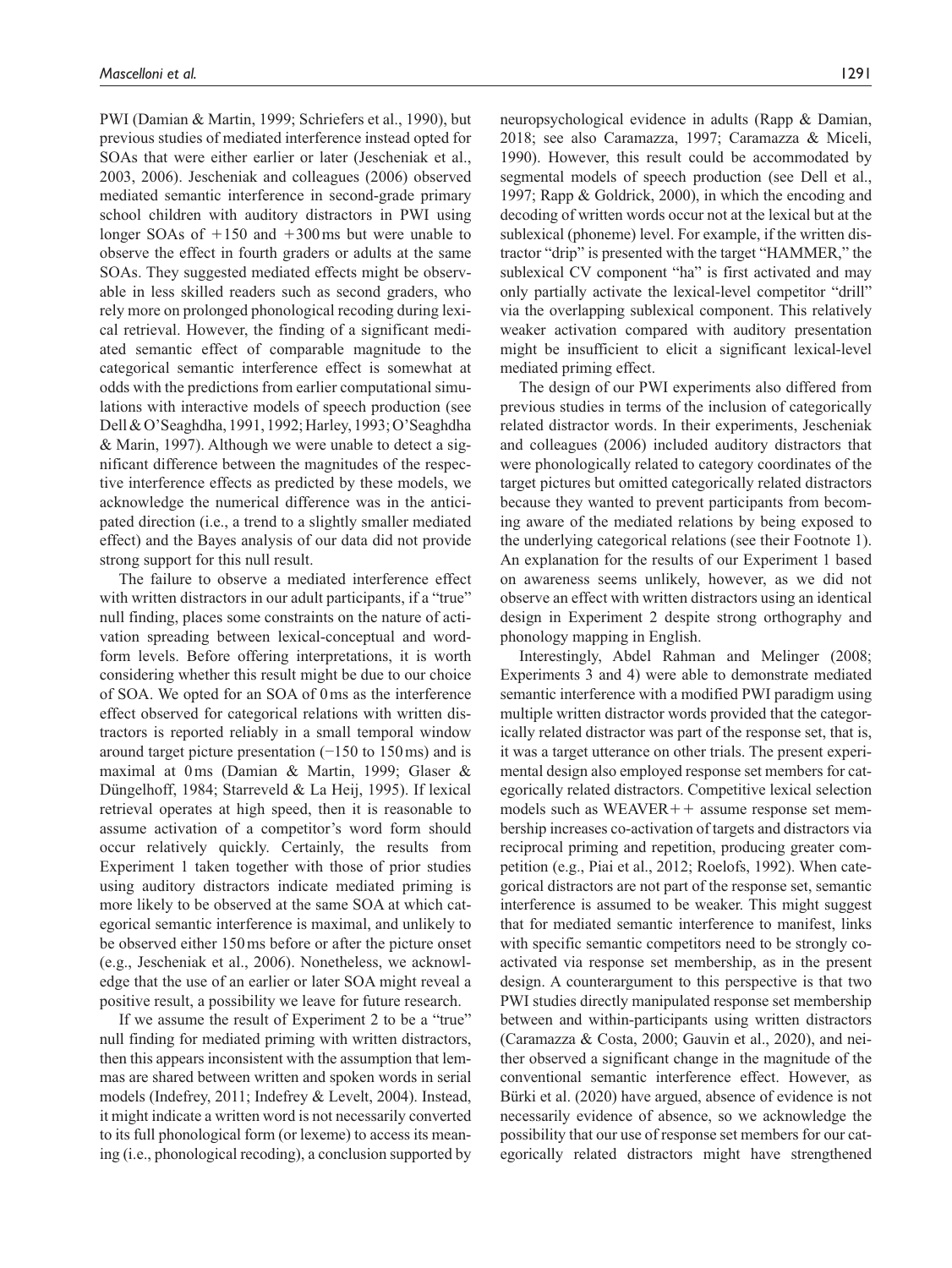co-activation of related word-form representations enabling mediated semantic interference to manifest with spoken distractors.

The mediated interference effect we observed in Experiment 1 also has implications for the REH account of semantic interference in PWI (Dhooge & Hartsuiker, 2011; Mahon et al., 2007). While category membership as a response-relevant criterion might account for postlexical slowing of selection with categorically related distractors, it is unlikely to apply to distractors phonologically related to a semantic competitor due to the fact that they do not share a category with the target. An increase in lexical co-activation with mediated phonological–semantic relations should therefore have resulted in facilitation according to this account. To accommodate the present findings, a post hoc explanation for the response-relevance of mediated relations is required. This explanation would also need to explain why the effect is observed with auditory but not written distractors, particularly when one of the principal assumptions of the REH account is that printed words have privileged access to the articulators (Mahon et al., 2007).

In conclusion, the present findings demonstrate that mediated phonological–semantic interference is observable in a conventional PWI paradigm. This is the first evidence in adults for this phenomenon using a chronometric task involving both spoken word production and recognition. Our findings from both experiments may be interpreted as supporting production accounts that implement cascaded processing and segmental encoding/decoding mechanisms (e.g., Dell et al., 1997; Goldrick, 2006; Rapp & Goldrick, 2000). However, they are difficult to reconcile with the postlexical account of semantic interference (Mahon et al., 2007).

#### **Acknowledgements**

This experiment was realised using Cogent 2000 developed by the Cogent 2000 team at the FIL and the ICN and Cogent Graphics developed by John Romaya at the LON at the Wellcome Department of Imaging Neuroscience.

#### **Declaration of conflicting interests**

The author(s) declared no potential conflicts of interest with respect to the research, authorship, and/or publication of this article.

#### **Funding**

The author(s) disclosed receipt of the following financial support for the research, authorship, and/or publication of this article: This research was supported by an Australian Government Research Training Program (RTP) Scholarship and by Australian Research Council Discovery Project Grant DP200100127.

#### **ORCID iD**

Matteo Mascelloni **<https://orcid.org/0000-0002-4703-0667>** 

#### **Supplementary material**

The supplementary material is available at qjep.sagepub.com.

#### **Data accessibility statement**

The data and materials for all experiments are available at [https://](https://osf.io/65f7w/) [osf.io/65f7w/.](https://osf.io/65f7w/)

#### **Notes**

- 1. Note that age of acquisition (AoA) distractor effects are only observable for late versus early acquired words in picture–word interference (PWI), and there is no evidence for distractor word length modulating semantic interference in PWI (see the meta-analysis by Bürki et al. (2020)).
- 2. We performed planned contrasts as they are typically conducted whether or not the overall *F* test is significant; at least this is the convention according to introductory experimental design and statistics textbooks (e.g., Hahs-Vaughn & Lomax, 2012; Keppel, 1991; Kirk, 2014; Levin et al., 1987).

#### **References**

- Abdel Rahman, R., & Melinger, A. (2008). Enhanced phonological facilitation and traces of concurrent word form activation in speech production: An object-naming study with multiple distractors. *Quarterly Journal of Experimental Psychology*, *61*(9), 1410–1440. [https://doi.](https://doi.org/10.1080/17470210701560724) [org/10.1080/17470210701560724](https://doi.org/10.1080/17470210701560724)
- Abdel Rahman, R., & Melinger, A. (2009). Semantic context effects in language production: A swinging lexical network proposal and a review. *Language and Cognitive Processes*, *24*(5), 713–734.<https://doi.org/10.1080/01690960802597250>
- Audacity Team. (2019). *Audacity(R): Free audio editor and recorder*.
- Balota, D. A., Yap, M. J., Cortese, M. J., Hutchison, K. A., Kessler, B., Loftis, B., & Treiman, R. (2007). The English lexicon project. *Behavior Research Methods*, *39*, 445–459. <https://doi.org/10.3758/BF03193014>
- Bates, D., Kliegl, R., Vasishth, S., & Baayen, H. (2015). *Parsimonious mixed models*.<https://arxiv.org/pdf/1506.04967.pdf>
- Bates, D., Mächler, M., Bolker, B. M., & Walker, S. C. (2015). Fitting linear mixed-effects models using lme4. *Journal of Statistical Software*, *67*.<https://doi.org/10.18637/jss.v067.i01>
- Berg, T., & Schade, U. (1992). The role of inhibition in a spreading-activation model of language production. I. The psycholinguistic perspective. *Journal of Psycholinguistic Research*, *21*, 405–434.
- Bürki, A., Elbuy, S., Madec, S., & Vasishth, S. (2020). What did we learn from forty years of research on semantic interference? A Bayesian meta-analysis. *Journal of Memory and Language*, *114*, 104125.<https://doi.org/10.1016/j.jml.2020.104125>
- Caramazza, A. (1997). How many levels of processing are there in lexical access? *Cognitive Neuropsychology*, *14*(1), 177– 208.<https://doi.org/10.1080/026432997381664>
- Caramazza, A., & Costa, A. (2000). The semantic interference effect in the picture-word interference paradigm: Does the response set matter? *Cognition*, *75*(2), B51–B64.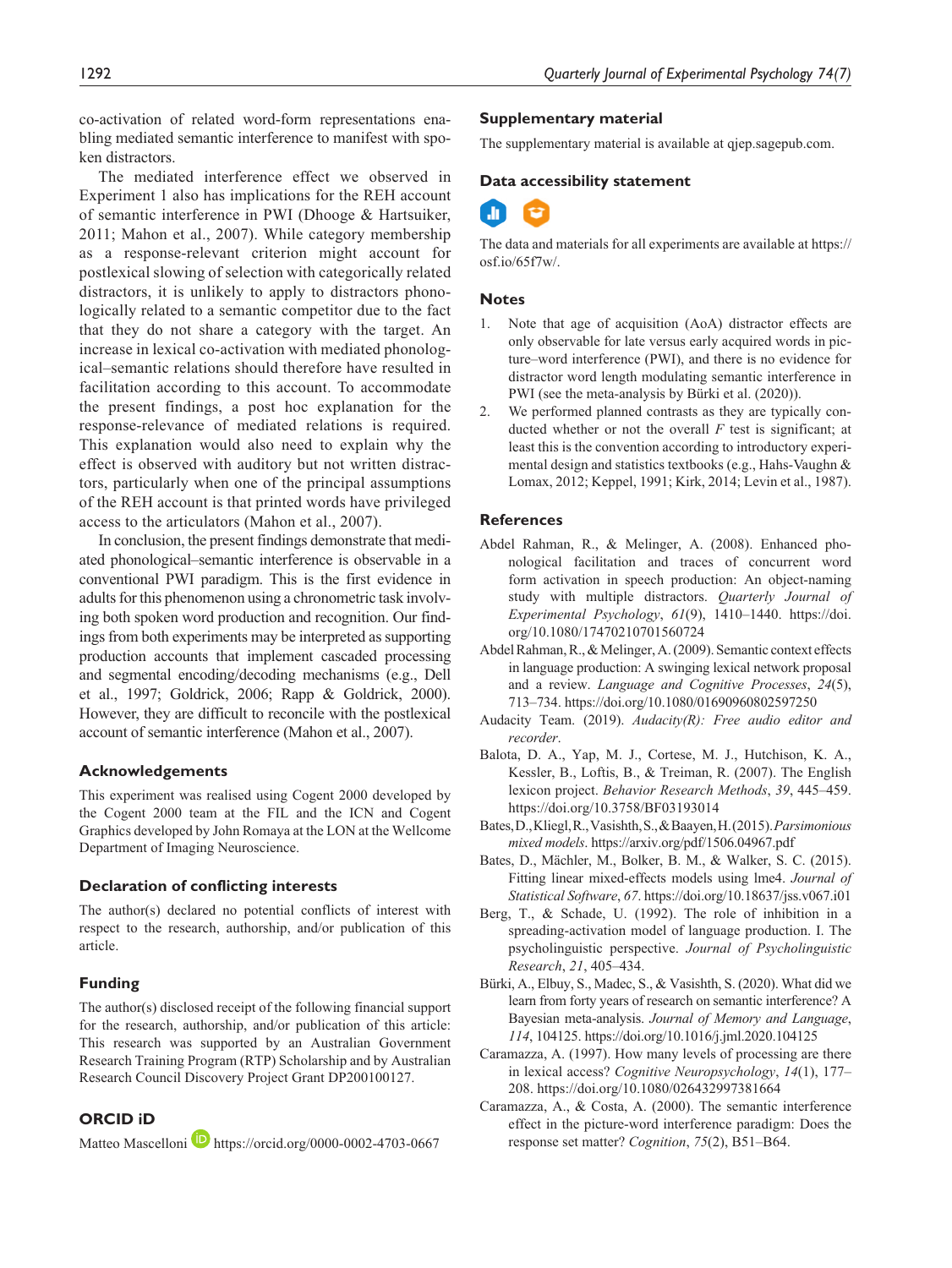- Caramazza, A., & Miceli, G. (1990). The structure of graphemic representations. *Cognition*, *37*(3), 243–297. [https://doi.](https://doi.org/10.1016/0010-0277(90)90047-N) [org/10.1016/0010-0277\(90\)90047-N](https://doi.org/10.1016/0010-0277(90)90047-N)
- Chee, Q. W., Chow, K. J., Yap, M. J., & Goh, W. D. (2020). Consistency norms for 37,677 English words. *Behavior Research Methods*, *52*, 2535–2555. [https://doi.org/10.3758/](https://doi.org/10.3758/s13428-020-01391-7) [s13428-020-01391-7](https://doi.org/10.3758/s13428-020-01391-7)
- Damian, M. F., & Martin, R. C. (1999). Semantic and phonological codes interact in single word production. *Journal of Experimental Psychology: Learning Memory and Cognition*, *25*(2), 345–361.<https://doi.org/10.1037/0278-7393.25.2.345>
- Dell, G. S., & Sullivan, J. (2004). Speech errors and language production: Neuropsychological and connectionist perspectives. In B. Ross (Ed.), *Psychology of learning and motivation: Advances in research and theory* (Vol. 44, pp. 63–108). Academic Press.
- Dell, G. S. (1986). A spreading-activation theory of retrieval in sentence production. *Psychological Review*, *93*(3), 283– 321.<https://doi.org/10.1037/0033-295X.93.3.283>
- Dell, G. S., & O'Seaghdha, P. G. (1991). Mediated and convergent lexical priming in language production: A comment on Levelt et al. (1991). *Psychological Review*, *98*(4), 604–614. <https://doi.org/10.1037/0033-295X.98.4.604>
- Dell, G. S., & O'Seaghdha, P. G. (1992). Stages of lexical access in language production. *Cognition*, *42*(1–3), 287–314. [https://doi.org/10.1016/0010-0277\(92\)90046-K](https://doi.org/10.1016/0010-0277(92)90046-K)
- Dell, G. S., Schwartz, M. F., Martin, N., Saffran, E. M., & Gagnon, D. A. (1997). Lexical access in aphasic and nonaphasic speakers. *Psychological Review*, *104*(4), 801–838. <https://doi.org/10.1037/0033-295X.104.4.801>
- de Zubicaray, G., McMahon, K., Eastburn, M., & Pringle, A. (2006). Top-down influences on lexical selection during spoken word production: A 4T fMRI investigation of refractory effects in picture naming. *Human Brain Mapping*, *27*(11), 864–873. <https://doi.org/10.1002/hbm.20227>
- Dhooge, E., & Hartsuiker, R. J. (2011). The distractor frequency effect in a delayed picture-word interference task: Further evidence for a late locus of distractor exclusion. *Psychonomic Bulletin and Review*, *18*(1), 116–122. [https://](https://doi.org/10.3758/s13423-010-0026-0) [doi.org/10.3758/s13423-010-0026-0](https://doi.org/10.3758/s13423-010-0026-0)
- Duñabeitia, J. A., Crepaldi, D., Meyer, A. S., New, B., Pliatsikas, C., Smolka, E., & Brysbaert, M. (2018). MultiPic: A standardized set of 750 drawings with norms for six European languages. *Quarterly Journal of Experimental Psychology*, *71*(4), 808–816.<https://doi.org/10.1080/17470218.2017.1310261>
- Farrell, M. T., Abrams, L., & White, K. K. (2012). The role of priming in lexical access and speech production. In N. Hsu & Z. Schütt (Eds.), *Perspectives on cognitive psychology. Psychology of priming* (pp. 205–244). Nova Science Publishers.
- Gauvin, H. S., Jonen, M. K., Choi, J., McMahon, K., & de Zubicaray, G. I. (2018). No lexical competition without priming: Evidence from the picture–word interference paradigm. *Quarterly Journal of Experimental Psychology*, *71*(12), 2562–2570.<https://doi.org/10.1177/1747021817747266>
- Gauvin, H. S., McMahon, K. L., & de Zubicaray, G. I. (2020). Top-down resolution of lexico-semantic competition in speech production and the role of the left inferior frontal gyrus: An fMRI study. *Language, Cognition and Neuroscience*, *36*(1), 1–12.
- Glaser, W. R., & Düngelhoff, F. J. (1984). The time course of picture-word interference. *Journal of Experimental*

*Psychology: Human Perception and Performance*, *10*(5), 640–654. <https://doi.org/10.1037/0096-1523.10.5.640>

- Goldrick, M. (2006). Limited interaction in speech production: Chronometric, speech error, and neuropsychological evidence. *Language and Cognitive Processes*, *21*(7–8), 817– 855.<https://doi.org/10.1080/01690960600824112>
- Grange, J. (2015). *trimr: An implementation of common response time trimming methods*. [https://cran.r-project.org/web/pack](https://cran.r-project.org/web/packages/trimr/trimr.pdf)[ages/trimr/trimr.pdf](https://cran.r-project.org/web/packages/trimr/trimr.pdf)
- Hahs-Vaughn, D. L., & Lomax, R. G. (2012). *An introduction to statistical concepts* (3rd ed.). Routledge.
- Harley, T. A. (1993). Phonological activation of semantic competitors during lexical access in speech production. *Language and Cognitive Processes*, *8*(3), 291–309. [https://](https://doi.org/10.1080/01690969308406957) [doi.org/10.1080/01690969308406957](https://doi.org/10.1080/01690969308406957)
- Harley, T. A., & MacAndrew, S. B. G. (2001). Constraints upon word substitution speech errors. *Journal of Psycholinguistic Research*, *30*(4), 395–418. [https://doi.](https://doi.org/10.1023/A:1010421724343) [org/10.1023/A:1010421724343](https://doi.org/10.1023/A:1010421724343)
- Hoffman, P., Lambon Ralph, M. A., & Rogers, T. T. (2013). Semantic diversity: A measure of semantic ambiguity based on variability in the contextual usage of words. *Behavior Research Methods*, *45*(3), 718–730. [https://doi.org/10.3758/](https://doi.org/10.3758/s13428-012-0278-x) [s13428-012-0278-x](https://doi.org/10.3758/s13428-012-0278-x)
- Indefrey, P. (2011, October). The spatial and temporal signatures of word production components: A critical update. *Frontiers in Psychology*, *2*, 255. [https://doi.org/10.3389/](https://doi.org/10.3389/fpsyg.2011.00255) [fpsyg.2011.00255](https://doi.org/10.3389/fpsyg.2011.00255)
- Indefrey, P., & Levelt, W. J. (2004). The spatial and temporal signatures of word production components. *Cognition*, *92*(1–2), 101–144. [https://doi.org/10.1016/J.](https://doi.org/10.1016/J.COGNITION.2002.06.001) [COGNITION.2002.06.001](https://doi.org/10.1016/J.COGNITION.2002.06.001)
- JASP Team. (2019). *JASP* (Version 0.11.1).
- Jescheniak, J. D., Hahne, A., Hoffmann, S., & Wagner, V. (2006). Phonological activation of category coordinates during speech planning is observable in children but not in adults: Evidence for cascaded processing. *Journal of Experimental Psychology: Learning Memory and Cognition*, *32*, 373–386. [https://doi.org/10.1037/0278-](https://doi.org/10.1037/0278-7393.32.3.373) [7393.32.3.373](https://doi.org/10.1037/0278-7393.32.3.373)
- Jescheniak, J. D., Hahne, A., & Schriefers, H. (2003). Information flow in the mental lexicon during speech planning: Evidence from event-related brain potentials. *Cognitive Brain Research*, *15*(3), 261–276. [https://doi.org/10.1016/S0926-](https://doi.org/10.1016/S0926-6410(02)00198-2) [6410\(02\)00198-2](https://doi.org/10.1016/S0926-6410(02)00198-2)
- Jescheniak, J. D., Kurtz, F., Schriefers, H., Günther, J., Klaus, J., & Mädebach, A. (2017). Words we do not say-Context effects on the phonological activation of lexical alternatives in speech production. *Journal of Experimental Psychology. Human Perception and Performance*, *43*(6), 1194–1206. <https://doi.org/10.1037/xhp0000352>
- Jescheniak, J. D., & Schriefers, H. (1998). Discrete serial versus cascaded processing in lexical access in speech production: Further evidence from the coactivation of near-synonyms. *Journal of Experimental Psychology: Learning Memory and Cognition*, *24*(5), 1256–1274. [https://doi.org/10.1037/0278-](https://doi.org/10.1037/0278-7393.24.5.1256) [7393.24.5.1256](https://doi.org/10.1037/0278-7393.24.5.1256)
- Keppel, G. (1991). *Design and analysis: A researcher's handbook* (3rd ed.). Prentice Hall.
- Kirk, R. (2014). *Experimental design: Procedures for the behavioral sciences*.<https://doi.org/10.4135/9781483384733>